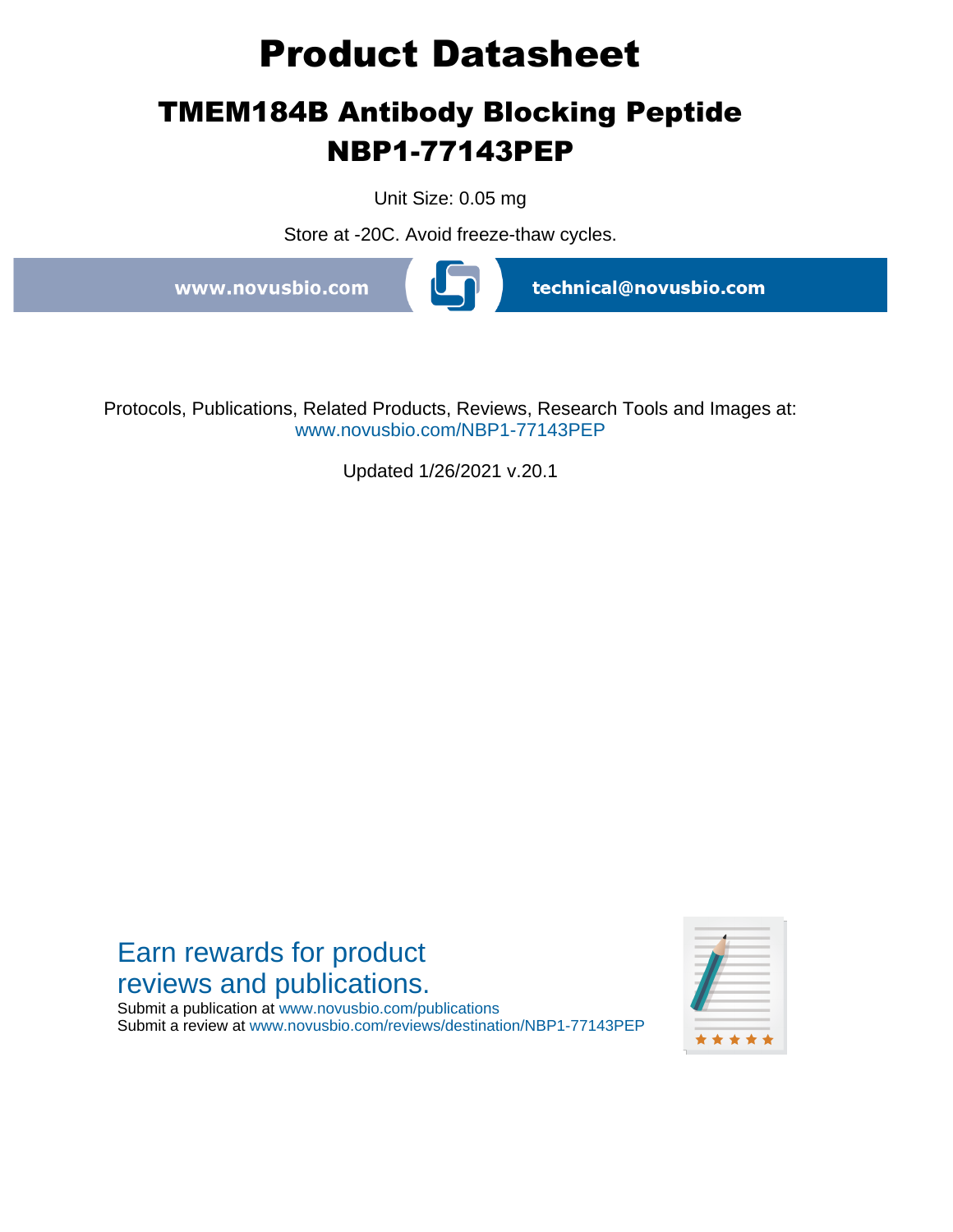## **NBP1-77143PEP**

TMEM184B Antibody Blocking Peptide

| <b>Product Information</b>         |                                                                                                                                                      |
|------------------------------------|------------------------------------------------------------------------------------------------------------------------------------------------------|
| <b>Unit Size</b>                   | $0.05$ mg                                                                                                                                            |
| <b>Concentration</b>               | $0.2$ mg/ml                                                                                                                                          |
| <b>Storage</b>                     | Store at -20C. Avoid freeze-thaw cycles.                                                                                                             |
| <b>Preservative</b>                | 0.02% Sodium Azide                                                                                                                                   |
| <b>Purity</b>                      | N/A                                                                                                                                                  |
| <b>Buffer</b>                      | PBS pH 7.2 (10 mM NaH2PO4, 10 mM Na2HPO4, 130 mM NaCl) containing<br>0.1% bovine serum albumin.                                                      |
| <b>Product Description</b>         |                                                                                                                                                      |
| <b>Description</b>                 | A blocking peptide containing 15 amino acids near the carboxy terminus of<br>human TMEM184B.<br><b>Source: Synthetic</b><br>(Accession #: NP 036396) |
| <b>Gene ID</b>                     | 25829                                                                                                                                                |
| <b>Gene Symbol</b>                 | TMEM184B                                                                                                                                             |
| <b>Species</b>                     | Human                                                                                                                                                |
| <b>Product Application Details</b> |                                                                                                                                                      |
| <b>Applications</b>                | <b>Antibody Competition</b>                                                                                                                          |
| <b>Recommended Dilutions</b>       | <b>Antibody Competition</b>                                                                                                                          |
| <b>Application Notes</b>           | This peptide is useful as a blocking peptide for NBP1-77143. For further blocking<br>peptide related protocol, click here.                           |